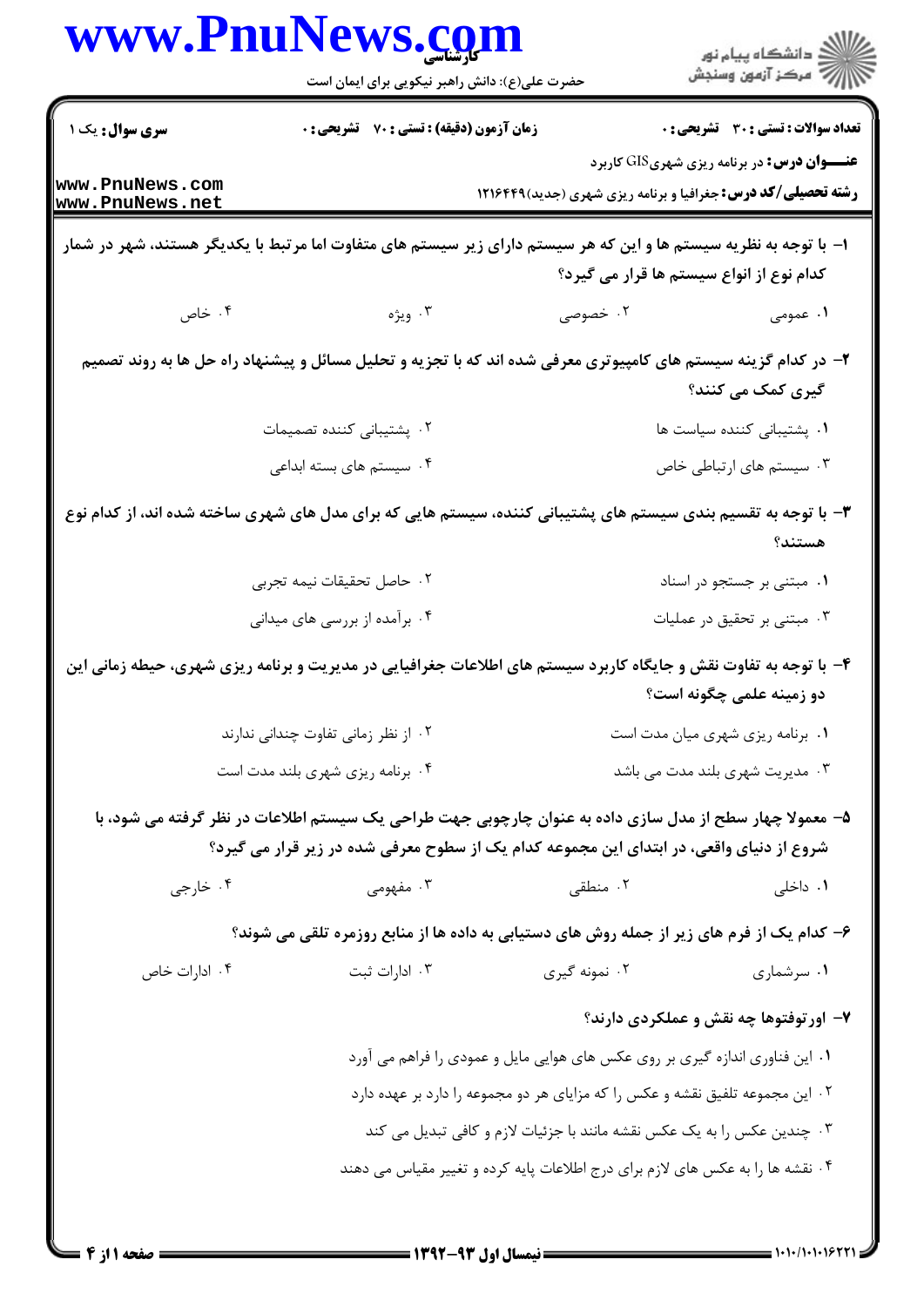| www.PnuNews.com                                                                                                                    | حضرت علی(ع): دانش راهبر نیکویی برای ایمان است               |                                                                                                                                                                         | ر دانشڪاه پيام نور<br>ا∛ مرکز آزمون وسنڊش          |  |
|------------------------------------------------------------------------------------------------------------------------------------|-------------------------------------------------------------|-------------------------------------------------------------------------------------------------------------------------------------------------------------------------|----------------------------------------------------|--|
| <b>سری سوال : ۱ یک</b>                                                                                                             | <b>زمان آزمون (دقیقه) : تستی : 70 ٪ تشریحی : 0</b>          |                                                                                                                                                                         | تعداد سوالات : تستي : 30 ٪ تشريحي : 0              |  |
| www.PnuNews.com<br>www.PnuNews.net                                                                                                 |                                                             | <b>رشته تحصیلی/کد درس:</b> جغرافیا و برنامه ریزی شهری (جدید)1216499                                                                                                     | <b>عنـــوان درس:</b> کاربرد GISدر برنامه ریزی شهری |  |
|                                                                                                                                    |                                                             | ۸– کدام محدودیت عکس های هوایی باعث شده است که از امکانات آن در زمینه های شهرسازی کمتر استفاده شود؟                                                                      |                                                    |  |
| ۰۴ پوشش زیاد                                                                                                                       | ۰۳ قديمي بودن                                               | ٠٢ قابليت تفكيك                                                                                                                                                         | ۰۱ هزينه فراوان                                    |  |
|                                                                                                                                    |                                                             | ۹– در مبحث سیستم موقعیت یاب جهانی، بهترین حالت تعیین موقعیت یک نقطه زمانی است که چند ماهواره در معرض دید                                                                | قرار داشته باشد؟                                   |  |
| $\gamma$ . $\gamma$                                                                                                                | $\mathbf{r} \cdot \mathbf{r}$ $\mathbf{r} \cdot \mathbf{r}$ |                                                                                                                                                                         | $\Delta$ . 1                                       |  |
|                                                                                                                                    |                                                             | ∙۱− با توجه به مطالب ارائه شده در مبحث کیفیت، مقیاس و شیوه های کسب داده ها، رسیدن به تعادل در بین کدام یک از<br>عوامل زیر از اهمیت و جایگاه ویژه ای برخوردار است؟       |                                                    |  |
|                                                                                                                                    | ۰۲ ارتباط داده های محلی و منطقه ای موجود                    |                                                                                                                                                                         | ۰۱ سرعت، زمان و مقیاس داده های اخذ شده             |  |
|                                                                                                                                    | ۰۴ زمان، محل و چگونگی دستیابی به داده ها                    |                                                                                                                                                                         | ۰۳ شیوه کسب داده ها، مقیاس، دقت و هزینه            |  |
|                                                                                                                                    |                                                             | 11- در مبحث کنترل کیفیت و ارزیابی اطلاعات فضایی، کدام یک از گزینه های زیر در ارتباط با دقت صحیح می باشد؟                                                                |                                                    |  |
|                                                                                                                                    | ۰۲ دقت و کیفیت یکسان هستند                                  |                                                                                                                                                                         | ۰۱ دقت تنها به اشتباهات توجه دارد                  |  |
|                                                                                                                                    | ۰۴ دقت یکی از عناصر کیفیت است                               |                                                                                                                                                                         | ۰۳ کیفیت یکی از عناصر دقت است                      |  |
| ۱۲– در روند به هنگام سازی، زمانی که هندسه قطعه افزودنی با هندسه موجود مطابقت نداشته باشد، کدام یک از فعالیت های<br>زیر ضرورت دارد؟ |                                                             |                                                                                                                                                                         |                                                    |  |
| ۰۴ فشرده سازی                                                                                                                      | ۰۳ حذف پایگاه                                               | ۰۲ تغيير فرمت                                                                                                                                                           | ٠١ تبديل الاستيک                                   |  |
|                                                                                                                                    |                                                             | ۱۳- با توجه به این که بسیاری از پایگاه های داده ای دارای داده های کافی و ساختار مناسب نمی باشند، نقش کدام عامل در این                                                   | زمینه بیش از سایرین است؟                           |  |
| ۰۴ پایگاه نامناسب                                                                                                                  | ۰۳ بی دقتی کاربر                                            | ۰۲ هزینه های زیاد                                                                                                                                                       | <b>۱</b> . فراوانی اطلاعات                         |  |
|                                                                                                                                    |                                                             | ۱۴– وقتی به مجموعه مختصاتی اشاره داریم که از آن طریق امکان تعیین موقعیت یک مکان و یا یک منطقه روی نقشه فراهم<br>می آید، به کدام نوع دسترسی تاکید               می کنیم؟ |                                                    |  |
| ۰۴ حقیقی                                                                                                                           | ۰۳ اعتباری                                                  | ۰۲ جغرافیایی                                                                                                                                                            | ٠١. اجتماعي                                        |  |
| ۱۵– در روش متعارف تقسیم فضاها به اشیای ابتدایی، صفر بعدی به کدام یک از موارد زیر اشاره دارد؟                                       |                                                             |                                                                                                                                                                         |                                                    |  |
| ۰۴ حجم                                                                                                                             | ۰۳ سطح                                                      | ۰۲ خط                                                                                                                                                                   | ۰۱ نقطه                                            |  |
|                                                                                                                                    |                                                             | ={WAY_AW_t.i_ti___;                                                                                                                                                     |                                                    |  |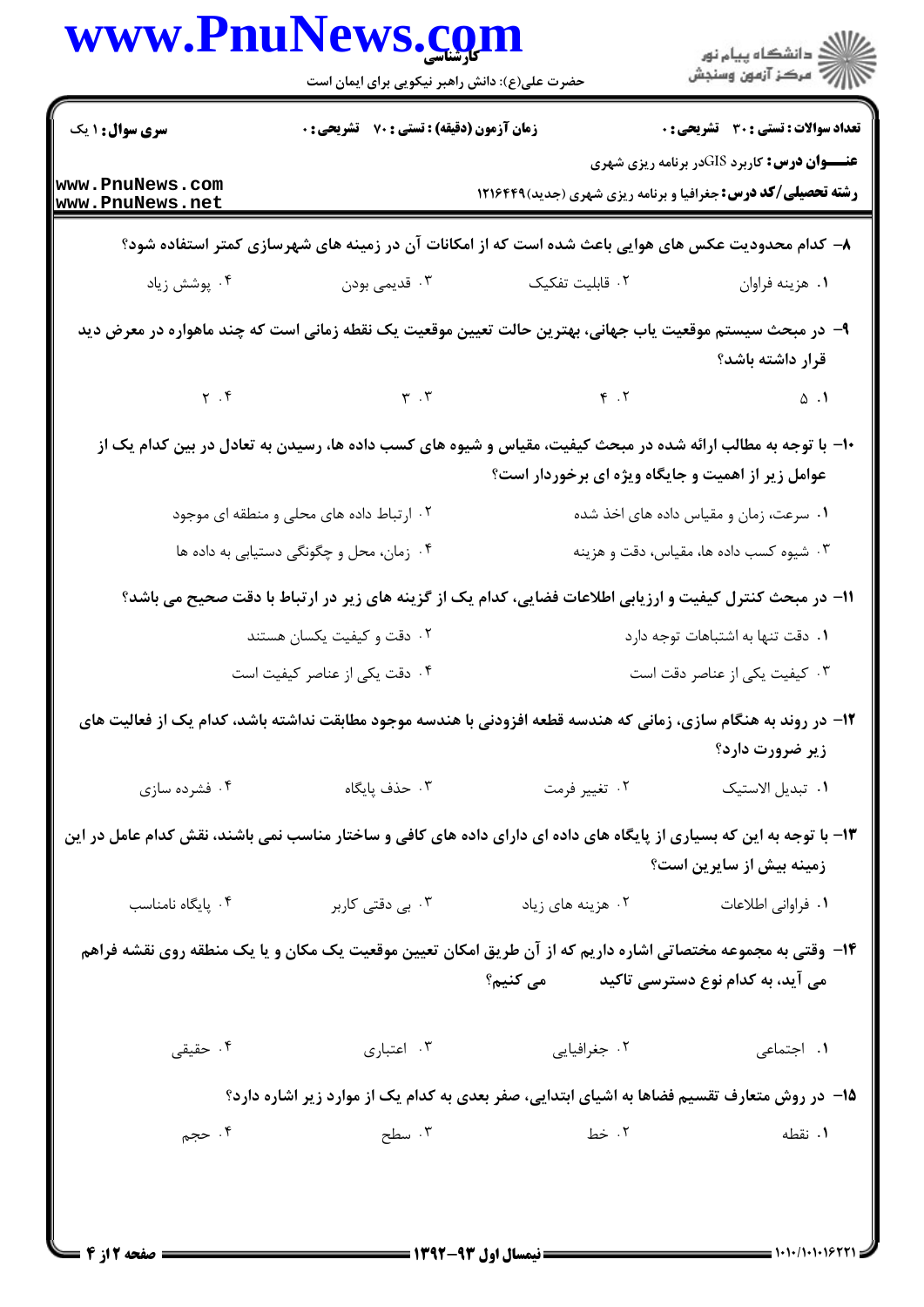|                                    | حضرت علی(ع): دانش راهبر نیکویی برای ایمان است                                                                  | www.PnuNews.com | ڪ دانشڪاه پيا <sub>م</sub> نور<br>∕ <sup>7</sup> مرڪز آزمون وسنڊش                                                                  |
|------------------------------------|----------------------------------------------------------------------------------------------------------------|-----------------|------------------------------------------------------------------------------------------------------------------------------------|
| <b>سری سوال : ۱ یک</b>             | زمان آزمون (دقیقه) : تستی : 70 گشریحی : 0                                                                      |                 | <b>تعداد سوالات : تستي : 30 ٪ تشريحي : 0</b>                                                                                       |
| www.PnuNews.com<br>www.PnuNews.net |                                                                                                                |                 | <b>عنـــوان درس:</b> کاربرد GISدر برنامه ریزی شهری<br><b>رشته تحصیلی/کد درس:</b> جغرافیا و برنامه ریزی شهری (جدید)1216491          |
|                                    |                                                                                                                |                 |                                                                                                                                    |
|                                    |                                                                                                                |                 | ۱۶– در برنامه ریزی کاربری زمین، کدام یک از موارد زیر نه تنها نقشه چشم انداز کاربری اراضی، بلکه مقررات مکتوب را هم<br>ارائه می کند؟ |
| ۰۴ ترانقشه                         | ۰۳ فرانقشه                                                                                                     | ۰۲ نقشه بیس     | ۰۱ مگانقشه                                                                                                                         |
|                                    |                                                                                                                |                 | ۱۷– معمولاً اطلاعات را در مفهوم کلی به سه سطح مختلف تقسیم بندی می کنند، بر اساس این تقسیم بندی،  بالاترین سطح                      |
|                                    |                                                                                                                |                 | تجرید به کدام نوع از این سطوح اختصاص دارد؟                                                                                         |
| ۰۴ دانش                            | ۰۳ داده ها                                                                                                     | ٠٢ اطلاعات      | ۰۱ فراسطح                                                                                                                          |
|                                    |                                                                                                                |                 | ۱۸– در تقسیم بندی انواع مختلف دانش، کدام یک از انواع دانش برای حل و برآورد اطلاعات متعارض به کار گرفته می شود؟                     |
| ۰۴ استحکام بخشی                    | ۰۳ غیر بصری                                                                                                    | ٠٢ روابط فضايي  | ٠١ دانش اوليه                                                                                                                      |
|                                    |                                                                                                                |                 | ۱۹– سیستم اطلاعات مبتنی بر موضوع که در سال ۱۹۷۰ توسط کنز و ری تل معرفی گردید، تمرکز اصلی خود را بر کدام مورد<br>قرار داده است؟     |
|                                    | ۰۲ تصحیح داده های فضایی                                                                                        |                 | ٠١ تغييرات فرمت داده ها                                                                                                            |
|                                    | ۰۴ شرح و توضیح موضوعات                                                                                         |                 | ۰۳ اخذ داده های جغرافیایی                                                                                                          |
|                                    |                                                                                                                |                 | +۲- کدام یک از انواع فراداده، برای کنترل عملیات مرتبط با پایگاه داده و یا انبارهای داده به کار گرفته می شود؟                       |
| ۰۴ عملیاتی                         | ۰۱ به هنگام مسلم است. تنترل مسلم است که ازبردی است که به هنگام مسلم که است که دربردی است که به این که از این ک |                 |                                                                                                                                    |
|                                    |                                                                                                                |                 | <b>۲۱</b> - در مبحث کیفیت و زمان بندی داده ها، تعیین منشاء داده ها، عکس های رقومی، عکس های آنالوگ، نقشه های رقومی و …              |
|                                    |                                                                                                                |                 | در کدام عنوان زیر مورد توجه قرار می گیرند؟                                                                                         |
|                                    | ۰۲ نحوه به دست آوردن                                                                                           |                 | ٠١ جمعيت و نمونه مطالعه                                                                                                            |
|                                    | ۰۴ کنترل های اعمال شده                                                                                         |                 | ۰۳ زمان های اندازه گیری                                                                                                            |
|                                    |                                                                                                                |                 | ۲۲- برای مطالعه موضوعاتی چون کنترل آلودگی و یا جلوگیری از بلایا و مدیریت، از کدام یک از نقشه های زیر بهره برداری می<br>شود؟        |
| ۰۴ متحرک                           | ا ثابت $\mathfrak{r}$                                                                                          |                 | ۲. عمومی<br>۰۱ خاص                                                                                                                 |
|                                    |                                                                                                                |                 | ۲۳– در ارتباط با واقعیت مجازی کدام گزینه صحیح می باشد؟                                                                             |
|                                    | ۰۲ ترکیب داده های حقیقی و مصنوعی مورد استفاده است                                                              |                 | ۰۱ واقعیت هایی است که وجود ندارند ولی حقیقی هستند                                                                                  |
|                                    | ۰۴ واقعیت های به دست آمده از اندازه گیری میدانی است                                                            |                 | ۰۳ توسط کامپیوتر و سنجشگرهای چندگانه تولید می شود                                                                                  |

 $= 1.1 - 11.1$  .  $1977$